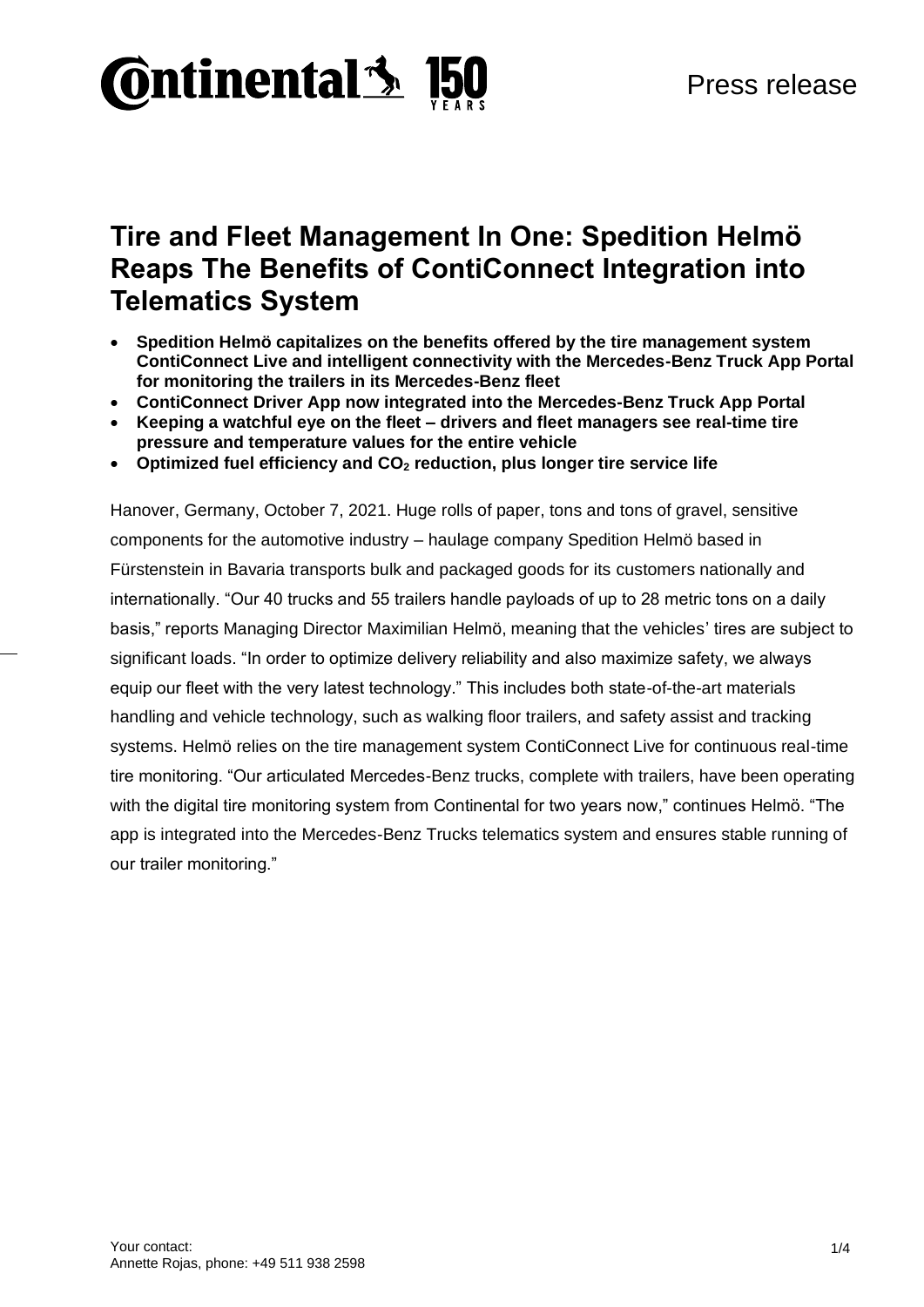

# **Integration of digital solutions**

Continental is making further advances in the field of digital tire management with ContiConnect Live and its integration into OEM systems. The innovative ContiConnect Driver App enables fleet managers to integrate digital tire monitoring into the existing vehicle hardware via the openplatform Mercedes-Benz Truck App Portal – all from their office and while the truck is on the road. "ContiConnect simultaneously relays the real-time data from the tire sensors to the telematics system display in the driver's cab, to the fleet manager, as well as to the 360° Solutions backend," explains Annika Lorenz, Head of 360° Solutions at Continental. "This makes sure that all essential tire parameters are supplied to our customers in real time so that they can take immediate action in the event of anomalies or other problems." This data transparency is a crucial factor in the successful implementation of efficient fleet management. "Optimized fuel consumption, fewer punctures and a long tire service life are all of key importance for our customers," concludes Lorenz.

## **ContiConnect Driver App in the Mercedes-Benz Truck App Portal**

Integrating the ContiConnect Driver App into the Mercedes-Benz Truck App Portal platform provides the customer with another tool for keeping their fleet intelligently connected. The fleet manager can simply select the ContiConnect Driver App from the Mercedes-Benz Trucks portal and then use the tire monitoring system via the existing in-cab display without the need for any additional hardware. The Mercedes-Benz Truck App Portal is a digital marketplace that allows trucks to be individually equipped with comfort- and efficiency-enhancing apps. The result is improved, intelligent connectivity between vehicle, trailer and infrastructure using a wide range of different solutions, plus the ability to capitalize on the potential for improvement with the help of apps for a trucker's daily routine.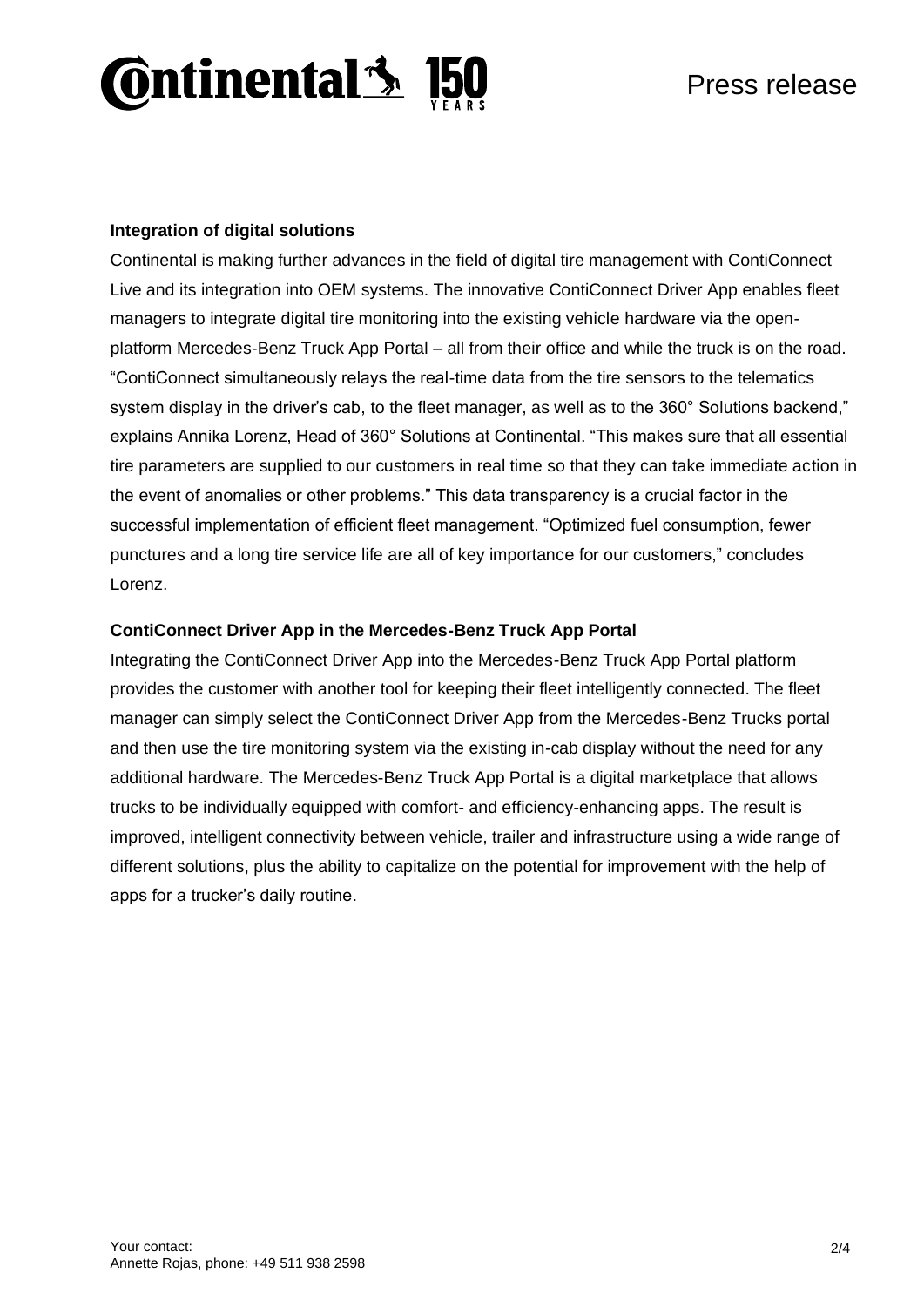

# **ContiConnect Live: Advantages for day-to-day haulage work at Helmö**

The haulage specialists at Helmö were won over by the tire management system for a number of reasons. "Fitting the sensors is simple, there is no risk of damaging them during either installation or removal," says boss Maximilian Helmö, before describing how the system allows the tires to be checked at any time. "ContiConnect Live means a welcome time saving for our drivers when carrying out the mandatory departure check. And a clear bird's-eye view graphic in the cab display also lets them monitor the tires in real time while on the go." There is no need to mount an additional display on the windscreen. "An alarm sounds or a pop-up appears to indicate when a tire's pressure is too low or the temperature is high," explains Helmö. "The transport planner back in the office is also able to keep an eye on the tire data in the live portal." If there are any anomalies, the planner can contact the driver, arrange a workshop appointment if necessary and reschedule shipment. "With ContiConnect Live I can rest assured that the tires are always inflated to the correct pressure and in good order."

#### **Positive results from two years of use**

The experience of the past two years has shown that gradual loss of pressure is quickly detected and punctures successfully prevented. "Another plus is that every vehicle can be located. This gives us the certainty we need, facilitates vehicle planning and optimizes our internal processes, which in turn translates into benefits for our customers," sums up Helmö. All things considered, Spedition Helmö is delighted with the digital tire monitoring system from Continental, as it consistently ensures correct tire pressure throughout the fleet. As a result, the haulage company is rewarded with optimum fuel efficiency at all times, lower  $CO<sub>2</sub>$  emissions and reduced tire wear. This is tire management made easy – and from a single source.

# Further information on digital solutions from [Continental together with a flyer on this topic can be](https://www.continental-tires.com/transport/fleetsolutions/conti360-fleet-services/digital-tire-monitoring)  [found in the Download Center.](https://www.continental-tires.com/transport/fleetsolutions/conti360-fleet-services/digital-tire-monitoring)

**Continental** develops pioneering technologies and services for sustainable and connected mobility of people and their goods. Founded in 1871, the technology company offers safe, efficient, intelligent and affordable solutions for vehicles, machines, traffic and transportation. In 2020, Continental generated sales of €37.7 billion and currently employs around 193,000 people in 58 countries and markets. In 2021, the company celebrates its 150th anniversary.

The **Tires business area** has 24 production and development locations worldwide. Continental is one of the leading tire manufacturers with more than 56,000 employees and posted sales of €10.2 billion in 2020 in this business area. Continental ranks among the technology leaders in tire production and offers a broad product range for passenger cars, commercial and special-purpose vehicles as well as two-wheelers. Through continuous investment in research and development, Continental makes a major contribution to safe, costeffective and ecologically efficient mobility. The portfolio of the Tires business area includes services for the tire trade and fleet applications, as well as digital management systems for tires.